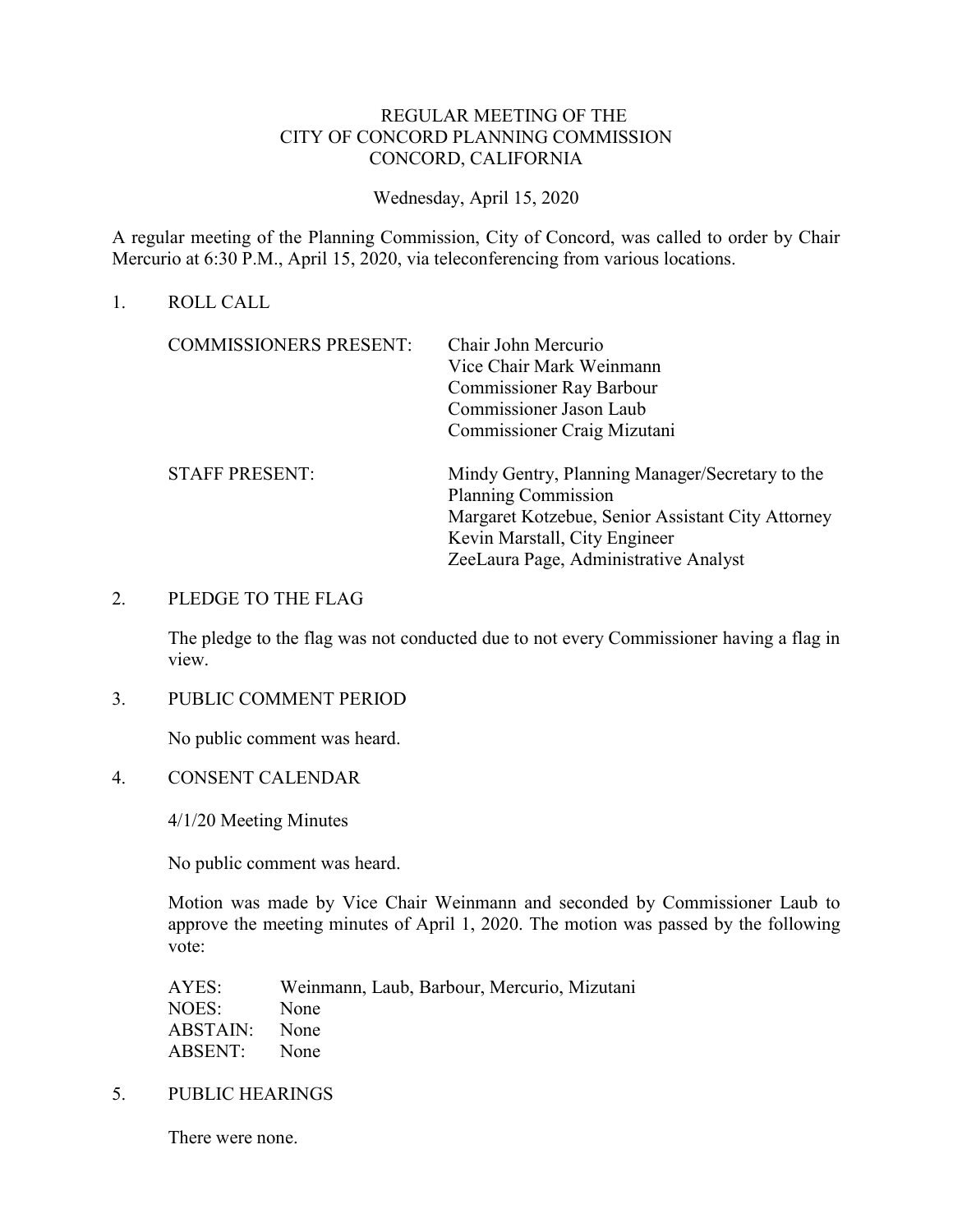# 6. COMMISSION CONSIDERATIONS

CIP and TIP General Plan Consistency – Review of the proposed 2020-2022 Fiscal Year (FY) Capital Improvement Program (CIP) and Transportation Improvement Program (TIP) for consistency with the adopted General Plan pursuant to Government Code Section 65401. **Project Engineer: Kevin Marstall @ (925) 671-3257**

Kevin Marstall, City Engineer, gave a presentation and answered questions from the Planning Commission pertaining to:

- The meaning of right-of-way acquisition
- Street repaving prioritization
- Types of projects that will and won't move forward due to budget constraints
- If any prioritization is placed on projects and why criteria or metrics for these projects are not placed into the budget
- Why some projects are in the Capital Improvement Program
- If the City is pursuing any programs with PG&E to maximize the Capital budget
- What determines the level of street work improvements
- If the City maintains the sewer system for the City of Clayton
- The City of Concord Sidewalk Replacement Program
- Why the water quality improvements at the City park ponds goes back to FY 15/16

No public comment was heard.

Motion was made by Commissioner Barbour and seconded by Vice Chair Weinmann to report to the City Council, for purposes of Government Code Sections 65401 and 65402, that the proposed public projects, street vacations, and right-of-way acquisitions, listed in the proposed (FY) 2020-21/2021-22 Capital Budget, are consistent with the General Plan. The motion was passed by the following vote:

AYES: Barbour, Weinmann, Laub, Mercurio, Mizutani NOES: None ABSTAIN: None ABSENT: None

## 7. STAFF REPORTS / ANNOUNCEMENTS

There were none.

## 8. COMMISSION REPORTS / ANNOUNCEMENTS

There were none.